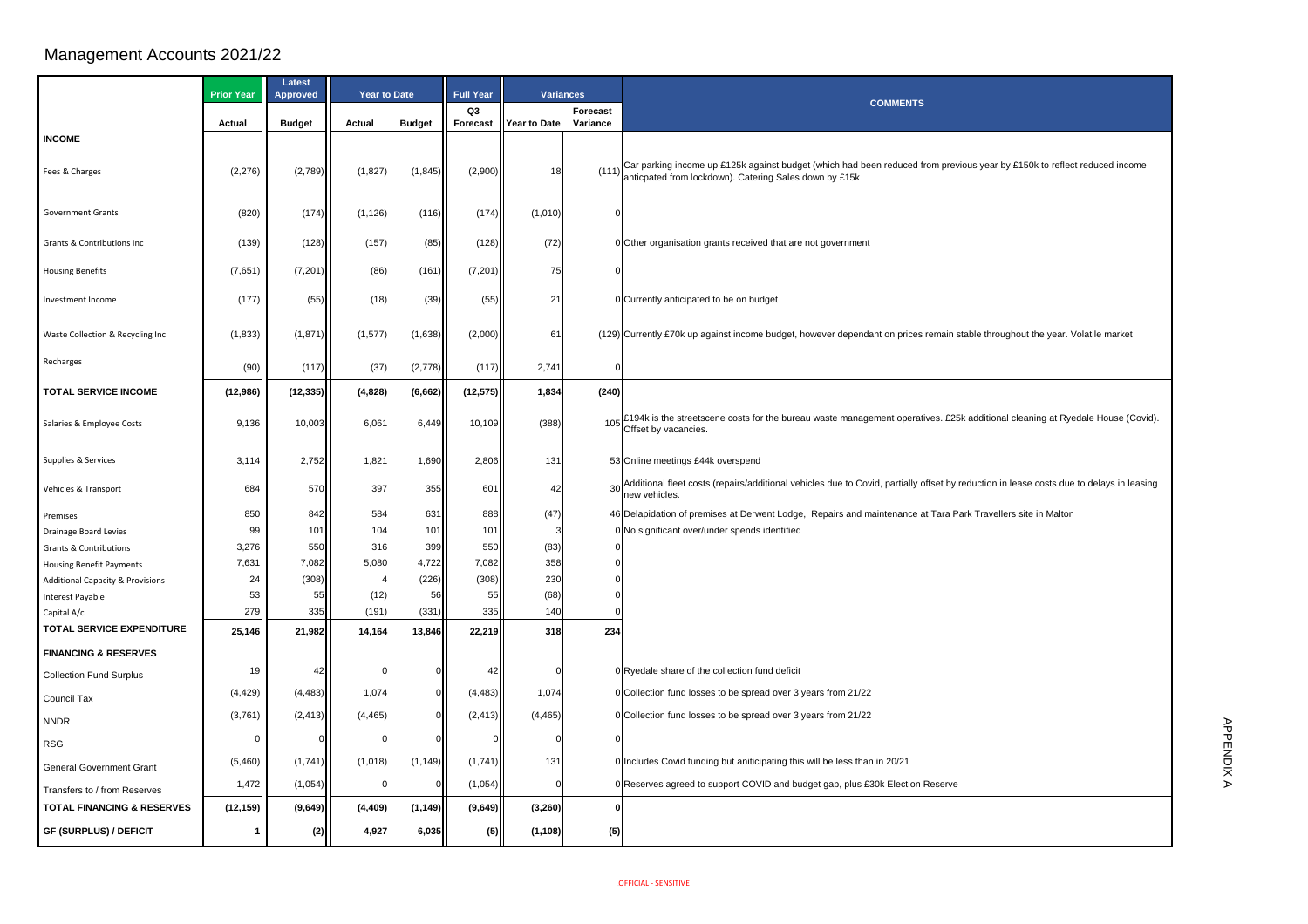## **APPENDIX B CAPITAL PROGRAMME EXPENDITURE:**

| <b>CAPITAL SCHEME</b>                                  | <b>BUDGET</b> | <b>FORECAST Q3 VARIANCE</b> |                |
|--------------------------------------------------------|---------------|-----------------------------|----------------|
|                                                        | 2021/22       | 2021/22                     |                |
|                                                        | £'000         | £'000                       | £'000          |
| Vehicle Replacement Programme                          | 1,788         | 1,433                       | $-355$         |
| <b>Trade Waste Equipment</b>                           | 33            | 4                           | $-29$          |
| Replacement of Garage Inspection pit                   | 50            | 160                         | 110            |
| Property Condition Survey: Investment Operation Assets | 32            | 0                           | $-32$          |
| Property Condition Survey: Leisure Facilities          | -4            | 0                           |                |
| <b>Property Condition Survey: Milton Rooms</b>         | 216           | 200                         | $-16$          |
| <b>Property Condition Survey: Public Conveniences</b>  | 0             | 26                          | 26             |
| <b>Property Condition Survey: Car Parks</b>            | 30            | 30                          | $\overline{0}$ |
| <b>Property Condition Survey: Streetlights</b>         | 201           | 186                         | $-15$          |
| Property Condition Survey: St Leonard's Wall           | 80            | 80                          | $\mathbf 0$    |
| Property Condition Survey: Former Transfer Waste Site  | 65            | 65                          | $\mathbf 0$    |
| <b>Property Condition Survey: Unallocated</b>          | 42            | 70                          | 28             |
| Property Condition Survey: Riverside View Play Area    |               | 35                          | 35             |
| <b>Car Park Action Plan</b>                            | 50            | 0                           | $-50$          |
| Industrial Units - New Development                     | 2,290         | 8                           | $-2,282$       |
| <b>Milton Rooms</b>                                    | 500           | 321                         | $-179$         |
| Ryedale House - COVID safe adjustments                 | 55            | 55                          |                |
| Livestock Market                                       | 1,500         | 100                         | $-1,400$       |
| Community Facilities in Pickering                      | 200           | 200                         | 0              |
| <b>Malton and Norton Infrastructure</b>                | 350           | 166                         | $-184$         |
| <b>Ryedale Hub</b>                                     | 0             | 0                           | 0              |
| Malton to Pickering Cycle Route                        | 670           | 609                         | $-61$          |
| IT Infrastructure Strategy                             | 477           | 286                         | $-191$         |
| Aff HSG Init: Exception Sites Land Purchases           | 100           | 0                           | $-100$         |
| Aff HSG Init: Railway Tavern                           | 724           | 366                         | $-358$         |
| Aff HSG Init: Extended Programme Delivery              | 1,506         | 625                         | $-881$         |
| Aff HSG Init: Property Improvement Loans               | 75            | 20                          | $-55$          |
| Aff HSG Init: Landlord Improvement Loans/Grants        | 50            | $\mathbf 0$                 | $-50$          |
| Privates Sector Energy Efficiency Grants               | 40            | 40                          | $\overline{0}$ |
| Private Sector Renewal - Disabled Facility Grants      | 496           | 496                         | $\Omega$       |
| <b>Community Housing Fund</b>                          | 289           | 0                           | $-289$         |
| Mortgage Rescue Scheme                                 | 21            | 0                           | $-21$          |
| <b>Flooding Contingency</b>                            | 100           | 300                         | 200            |
| <b>TOTAL</b>                                           | 12,026        | 5,881                       | $-6,145$       |